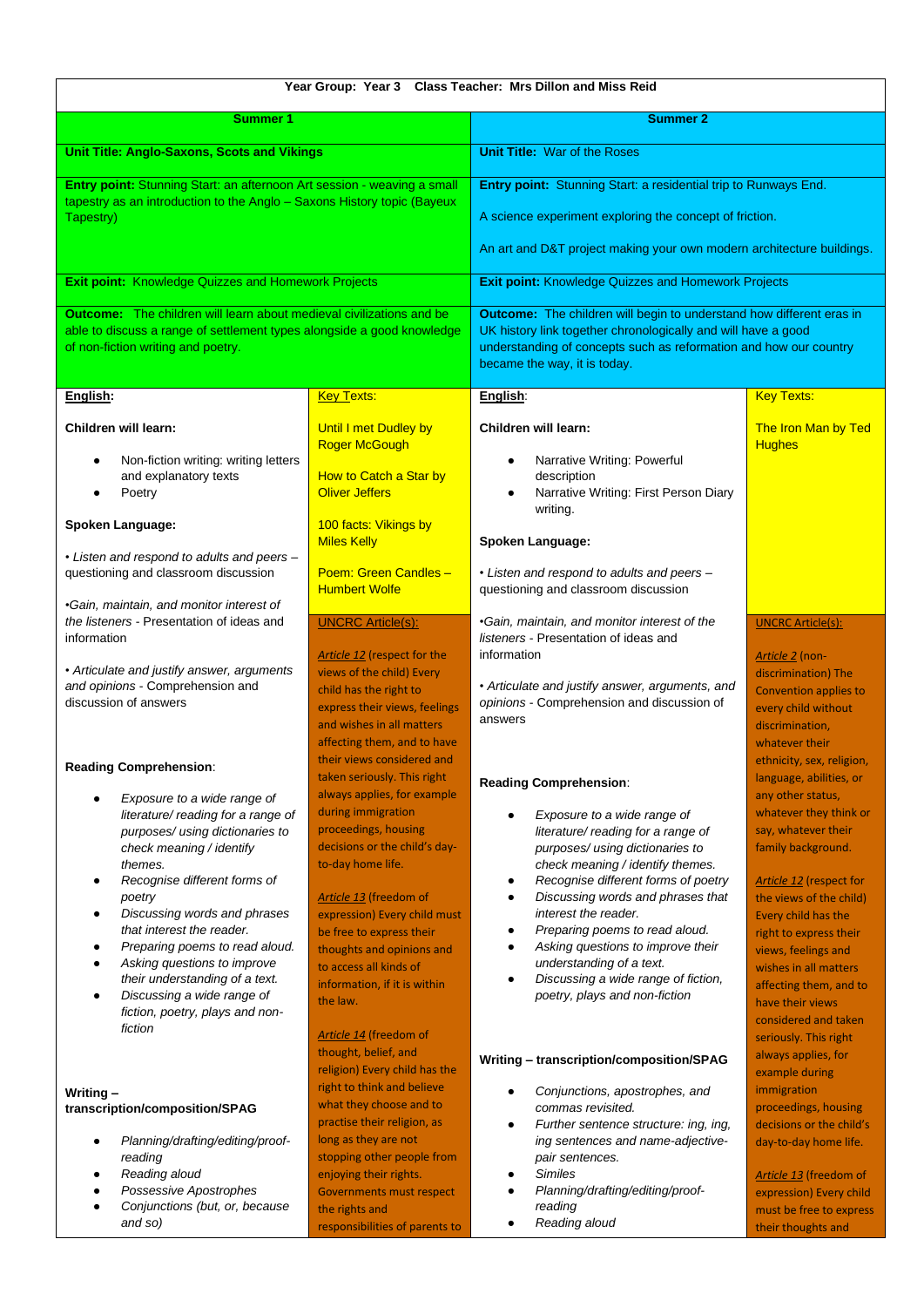- *Commas (in lists, expanded noun phrases and after a fronted adverbial phrase)*
- *Apostrophes for contraction and possession*
- *Inverted Commas for speech*

### **Non-fiction Writing (Letter and Explanatory writing)**

- *Writing for a range of purposes*
- *Considering audiences*
- *Grammar and vocabulary for clarity*
- *Discussing writing similar to that which they are planning to write.*

## **Poetry**

## **We will read the poem 'Green Candles' by Humbert Wolfe.**

- **Writing to entertain**
- *Discussion of the poem and reading aloud*
- *Using speech punctuation for effectiveness*
- *Discussing writing similar to that which they are planning to write.*

### **Spellings \_ Spelling Shed:**

- Adding the suffix -ly. Adding the –ly suffix to an adjective turns it into an adverb.
- Homophones words which have the same pronunciation but different meanings and/or spellings.
- Challenge Words
- The /l/ sound spelled '-al' at the end of words
- The /l/ sound spelled '-le' at the end of words.
- Adding the suffix '-ly' when the root word ends in '-le' then the ' le' is changed to '-ly.'

## **Saying**

- In hot water
- Turn over a new leaf

# **Maths:**

### **Time:**

- Measuring Time in Seconds,
- Measuring Time in Hours,
- **Measuring Time in Minutes,**
- Finding Number of Days.

### *Statistics*

**Picture Graphs and Bar Graphs** 

# guide their child as they grow up.

*Article 17* (access to information from the media) Every child has the right to reliable information from a variety of sources, and governments should encourage the media to provide information that children can understand. Governments must help protect children from materials that could harm them.

*Article 24* (health and health services) Every child has the right to the best possible health. Governments must provide good quality health care, clean water, nutritious food, and a clean environment and education on health and well-being so

that children can stay healthy. Richer countries must help poorer countries achieve this.

*Article 29* (goals of education) Education must develop every child's personality, talents and abilities to the full. It must encourage the child's respect for human rights, as well as respect for their parents, their own and other cultures, and the environment.

*Article 37* (inhumane treatment and detention) Children must not be tortured, sentenced to the death penalty, or suffer other cruel or degrading treatment or punishment. Children should be arrested, detained, or imprisoned only as a last resort and for the shortest time possible. They must be treated with respect and care and be able to keep in contact with their family. Children must not be put in prison with adults.

- *Possessive Apostrophes*
- **Inverted Commas for Speech.** ● *Understanding First Person perspective*

### **Descriptive Writing**

- **•** *Writing for a range of purposes*
- *• Considering audiences*
- *• Grammar and vocabulary for clarity*

*• Discussing writing similar to that* 

*which they are planning to write*

● *Using a wide range of SPAG as taught across the year.*

## **Diary (Narrative) Writing**

*Writing for a range of purposes* 

- *• Considering audiences*
	- *• Grammar and vocabulary for clarity*
	- *• Discussing writing similar to that*

*which they are planning to write*

- *Using a wide range of SPAG as taught across the year independently.*
- *Strong use of the first-person perspective.*

## **Spellings \_ Spelling Shed:**

- Adding the suffix '-ally' which is used instead of '-ly' when the root word ends in '–ic.'
- Adding the suffix –ly. Words which do not follow the rules.
- Challenge Words
- Words ending in '-er' when the root word ends in (t)ch.
- Words with the /k/ sound spelled 'ch.' These words have their origins in the Greek language.
- Words ending with the /g/ sound spelled '–gue' and the /k/ sound spelled '–que.' These words are French in origin.
- Words with the /s/ sound spelled 'sc' which is Latin in its origin.
- Homophones: Words which have the same pronunciation but different meanings and/or spellings.
- Challenge Words

## **Saying**

- Where three's a will there's a way
- Keep your fingers crossed
- You can't teach an old dog new tricks

## **Maths:**

### **Fractions, Decimals and Percentages**:

- Adding Fractions,
- Subtracting Fractions,

opinions and to access all kinds of information, as long as it is within the law.

*Article 14* (freedom of thought, belief, and religion) Every child has the right to think and believe what they choose and to practise their religion, as long as they are not stopping other people from enjoying their rights. Governments must respect the rights and responsibilities of parents to guide their child as they grow up.

#### *Article 17* (access to

information from the media) Every child has the right to reliable information from a variety of sources, and governments should encourage the media to provide information that children can understand. Governments must help protect children from materials that could harm them.

*Article 24* (health and health services) Every child has the right to the best possible health. Governments must provide good quality health care, clean water, nutritious food, and a clean environment and education on health and well-being so that children can stay healthy. Richer countries must help poorer countries achieve this.

*Article 37* (inhumane treatment and detention) Children must not be tortured, sentenced to the death penalty, or suffer other cruel or degrading treatment or punishment. Children should be arrested, detained, or imprisoned only as a last resort and for the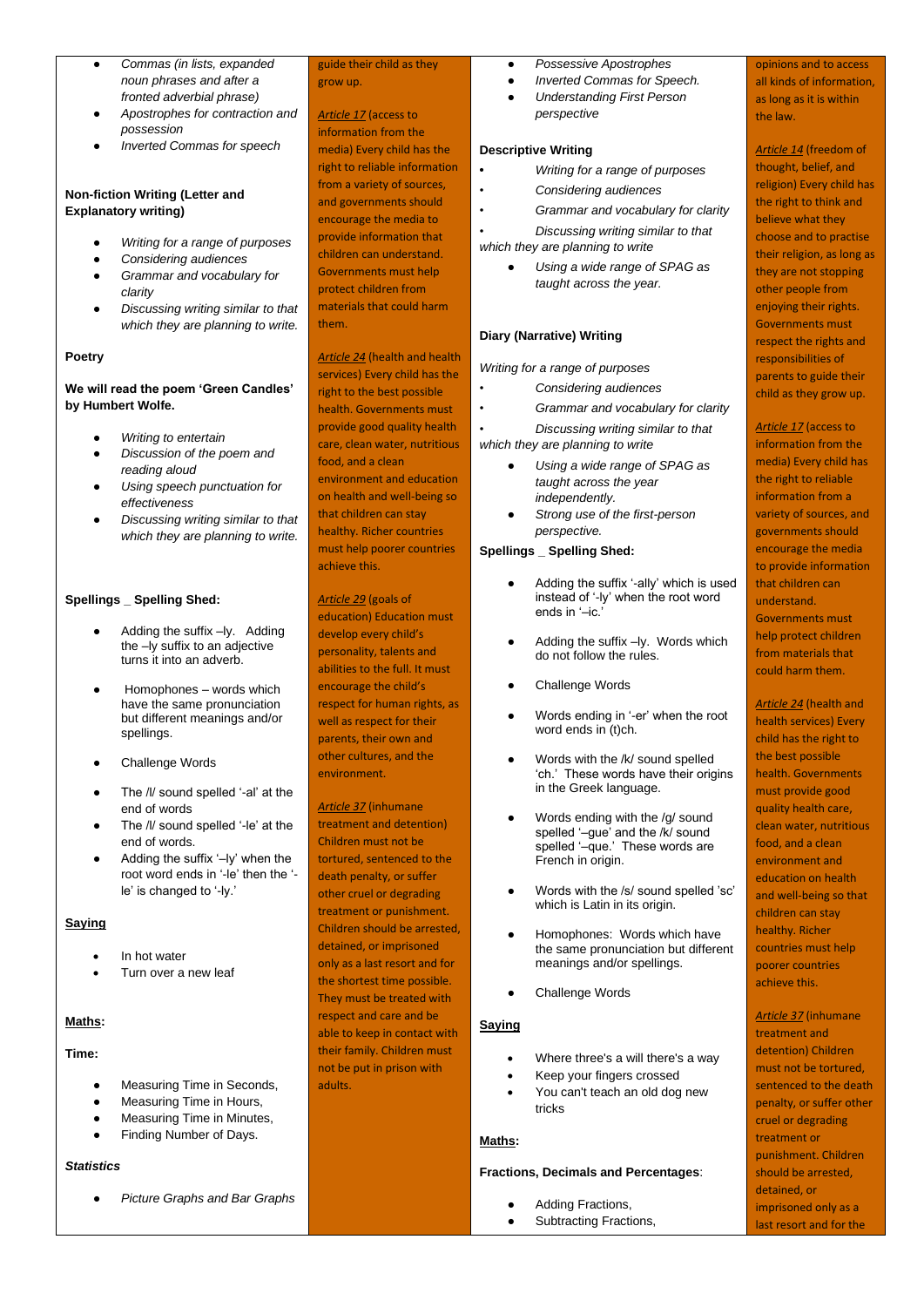| Reading Bar Graphs<br>$\bullet$<br><b>Fractions, Decimals and Percentages</b><br>Fractions Counting in Tenths,<br>Making Number Pairs,                                                                                                                                                                                                                                                                                                                                                                                                                                                                                                                                                                                                                                                                                                                                                                                                                                                                                                                                                                                                                                                                                                                                                                                                                                                                                                                                                                                                             |                                                                                                                                                                                                                                                                                                                                                                                                                                                                                  | Finding the Simplest Fraction,<br>$\bullet$<br>Finding Equivalent Fractions,<br>$\bullet$<br>Comparing Fractions,<br>٠<br>Finding Part of a Set,<br>$\bullet$<br>Sharing One,<br>$\bullet$<br>Sharing More Than 1<br>Solving Word Problems.                                                                                                                                                                                                                                                                                                                                                                                                                                                                                                                                                                                                                                                                                                                                                                                                                                                                                                                                                                                                                                                                                                                                                                                                                                                                                                               | shortest time possible.<br>They must be treated<br>with respect and care<br>and be able to keep in<br>contact with their<br>family. Children must<br>not be put in prison                                                                                                                                                                                                                                                                                                                                                                                 |
|----------------------------------------------------------------------------------------------------------------------------------------------------------------------------------------------------------------------------------------------------------------------------------------------------------------------------------------------------------------------------------------------------------------------------------------------------------------------------------------------------------------------------------------------------------------------------------------------------------------------------------------------------------------------------------------------------------------------------------------------------------------------------------------------------------------------------------------------------------------------------------------------------------------------------------------------------------------------------------------------------------------------------------------------------------------------------------------------------------------------------------------------------------------------------------------------------------------------------------------------------------------------------------------------------------------------------------------------------------------------------------------------------------------------------------------------------------------------------------------------------------------------------------------------------|----------------------------------------------------------------------------------------------------------------------------------------------------------------------------------------------------------------------------------------------------------------------------------------------------------------------------------------------------------------------------------------------------------------------------------------------------------------------------------|-----------------------------------------------------------------------------------------------------------------------------------------------------------------------------------------------------------------------------------------------------------------------------------------------------------------------------------------------------------------------------------------------------------------------------------------------------------------------------------------------------------------------------------------------------------------------------------------------------------------------------------------------------------------------------------------------------------------------------------------------------------------------------------------------------------------------------------------------------------------------------------------------------------------------------------------------------------------------------------------------------------------------------------------------------------------------------------------------------------------------------------------------------------------------------------------------------------------------------------------------------------------------------------------------------------------------------------------------------------------------------------------------------------------------------------------------------------------------------------------------------------------------------------------------------------|-----------------------------------------------------------------------------------------------------------------------------------------------------------------------------------------------------------------------------------------------------------------------------------------------------------------------------------------------------------------------------------------------------------------------------------------------------------------------------------------------------------------------------------------------------------|
| <b>History &amp; Geography:</b>                                                                                                                                                                                                                                                                                                                                                                                                                                                                                                                                                                                                                                                                                                                                                                                                                                                                                                                                                                                                                                                                                                                                                                                                                                                                                                                                                                                                                                                                                                                    |                                                                                                                                                                                                                                                                                                                                                                                                                                                                                  | <u>Angels</u>                                                                                                                                                                                                                                                                                                                                                                                                                                                                                                                                                                                                                                                                                                                                                                                                                                                                                                                                                                                                                                                                                                                                                                                                                                                                                                                                                                                                                                                                                                                                             |                                                                                                                                                                                                                                                                                                                                                                                                                                                                                                                                                           |
| Pupils will be introduced to the Anglo-<br>Saxons, Scots and Vikings alongside a<br>study of Settlements for Geography.<br>They will learn:<br>Who the Anglo-Saxons, Scots<br>and Vikings were?<br>About different settlements in<br>$\bullet$<br>history and modern times,<br>including urban, suburban, and<br>rural.<br>What population density means<br>$\bullet$<br>and how this has changed over<br>history.<br>About some key figures such as<br>$\bullet$<br>Alfred the Great.<br>The culture of Vikings and<br>$\bullet$<br>raiders.<br>Science:<br><b>Humans</b><br>• identify that animal, including humans,<br>need the right types and amount of<br>nutrition, and that they cannot make their<br>own food; they get nutrition from what they<br>eat.<br>• identify those humans and some other<br>animals have skeletons and muscles for<br>support, protection and movement.<br>Computing:<br>This half term, pupils will consolidate their<br>knowledge about internet safety. They will<br>put their knowledge into practice while<br>conducting a research project of the<br>history of their local area (internet safety,<br>recognising reliable and valid information<br>online).<br><b>Art/D&amp;T:</b><br>This half term we will focus on the Anglo<br>Saxon Art: Sutton Hoo treasures,<br>Lindisfarne Gospels, Bayeux Tapestry.<br>Concepts: Anglo-Saxon<br>$\bullet$<br>designs, interlocking and<br>interlaced patterns, symmetry,<br>illumination, and embroidery.<br>Techniques: weaving, drawing<br>٠<br>and collage. | P4C Stimuli:<br><b>Refer to UNICEF</b><br>Calendar<br><b>Key Questions:</b><br>How can you tell if this<br>book is fiction or non-<br>fiction?<br>What are the key features<br>of a non-fiction<br>text/poem?<br>How can you make non-<br>fiction writing interesting<br>to read?<br>Why might somebody<br>write an<br>explanation/letter/limerick<br>?<br>Community/International<br>Involvement:<br>Sharing work with the rest<br>of the school during Y3<br>class assemblies. | <b>Making Angles</b><br><b>Finding Angles in Shapes</b><br>٠<br><b>Comparing Angles</b><br>٠<br><b>Making Turns</b><br>Lines and shapes<br><b>History &amp; Geography:</b><br>Pupils will be learning about the War of the<br>Roses:<br>The War of the Roses<br>Henry VII<br>$\bullet$<br>The concept of Reformation<br>$\bullet$<br><b>Religious Conflicts</b><br>Science:<br><b>Physics - Forces and Magnets</b><br>compare how things move on<br>different surfaces<br>notice that some forces need<br>contact between two objects, but<br>magnetic forces can act at a<br>distance<br>observe how magnets attract or<br>٠<br>repel each other and attract some<br>materials and not others<br>compare and group together a<br>variety of everyday materials on the<br>basis of whether they are attracted<br>to a magnet, and identify some<br>magnetic materials<br>describe magnets as having two<br>poles<br>predict whether two magnets will<br>attract or repel each other,<br>depending on which poles are<br>facing.<br>Art/D&T:<br>This half term we will focus on Modern<br>Architecture and Architects.<br>Concepts: modern vs traditional,<br>$\bullet$<br>function, inspiration.<br>Process: models and drawing,<br>$\bullet$<br>construction: engineers.<br>Skills: Showing tone in drawing,<br>designing for function, observational<br>drawing, using imagination when<br>drawing, model making, problem<br>solving, working as a team.<br>Techniques: drawing, building 3D<br>forms and using modern technology<br>(computer design). | with adults.<br>P4C Stimuli:<br><b>Refer to UNICEF</b><br>Calendar<br><b>Key Questions:</b><br>What does this word<br>mean? What clues<br>are there to help you<br>work it out?<br>Where would a<br>comma be used and<br>why?<br>Explain why the<br>author has used this<br>word/punctuation/sen<br>tence type?<br>How can we make<br>the reader want to<br>carry on reading our<br>writing? How does<br>Ted Hughes do this?<br>Community/Internatio<br>nal Involvement:<br>Sharing work with the<br>rest of the school<br>during Y3 class<br>assemblies. |
|                                                                                                                                                                                                                                                                                                                                                                                                                                                                                                                                                                                                                                                                                                                                                                                                                                                                                                                                                                                                                                                                                                                                                                                                                                                                                                                                                                                                                                                                                                                                                    |                                                                                                                                                                                                                                                                                                                                                                                                                                                                                  |                                                                                                                                                                                                                                                                                                                                                                                                                                                                                                                                                                                                                                                                                                                                                                                                                                                                                                                                                                                                                                                                                                                                                                                                                                                                                                                                                                                                                                                                                                                                                           |                                                                                                                                                                                                                                                                                                                                                                                                                                                                                                                                                           |